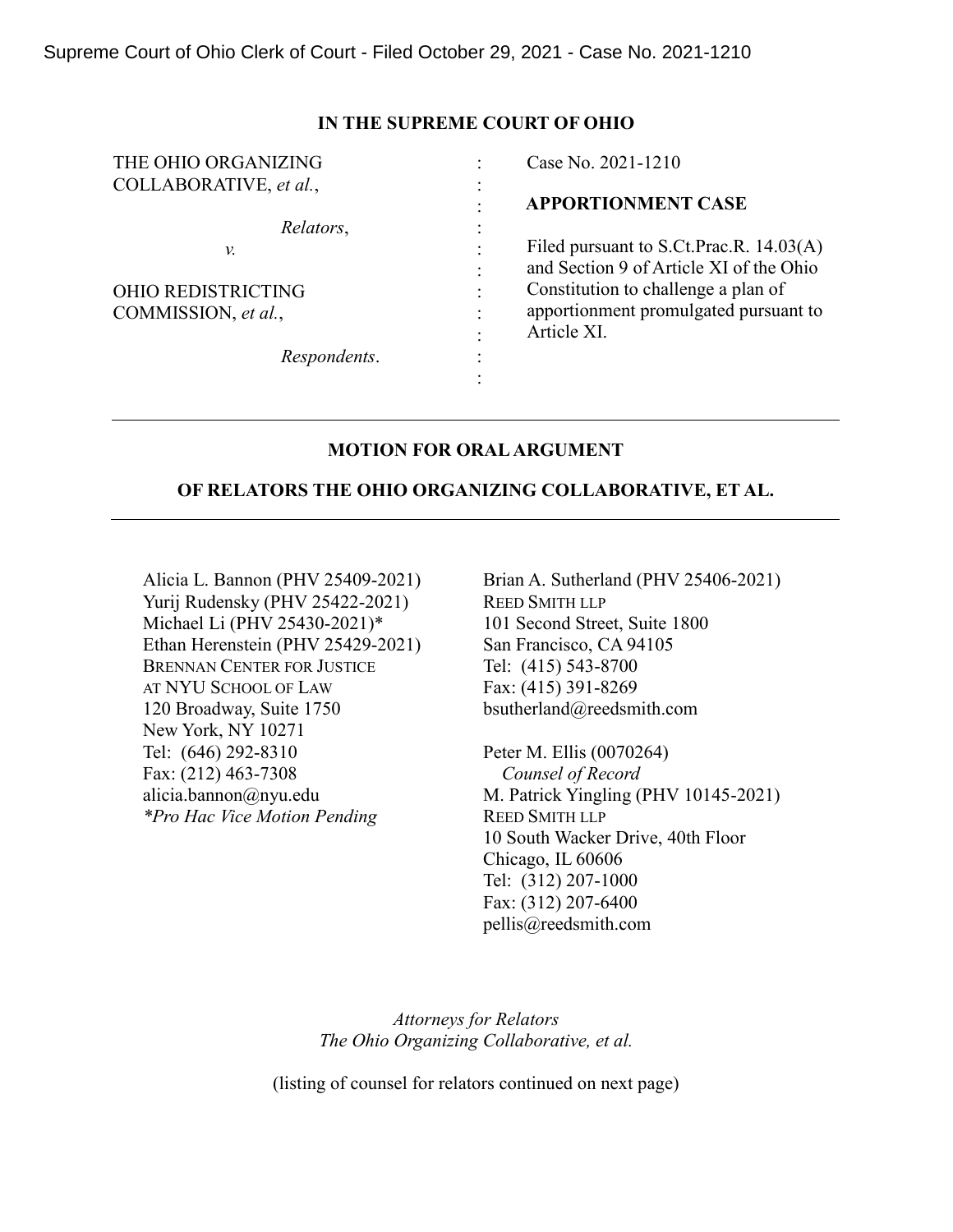Ben R. Fliegel (PHV 25411-2021) REED SMITH LLP 355 South Grand Avenue, Suite 2900 Los Angeles, CA 90071 Tel: (213) 457-8000 Fax: (213) 457-8080 bfliegel@reedsmith.com

Brad A. Funari (PHV 3139-2021) Danielle L. Stewart (0084086) Reed Smith Centre REED SMITH LLP 225 Fifth Avenue Pittsburgh, PA 15222 Tel: (412) 288-4583 Fax: (412) 288-3063 bfunari@reedsmith.com dstewart@reedsmith.com

*Attorneys for Relators The Ohio Organizing Collaborative, et al.*

(counsel for respondents listed on next page)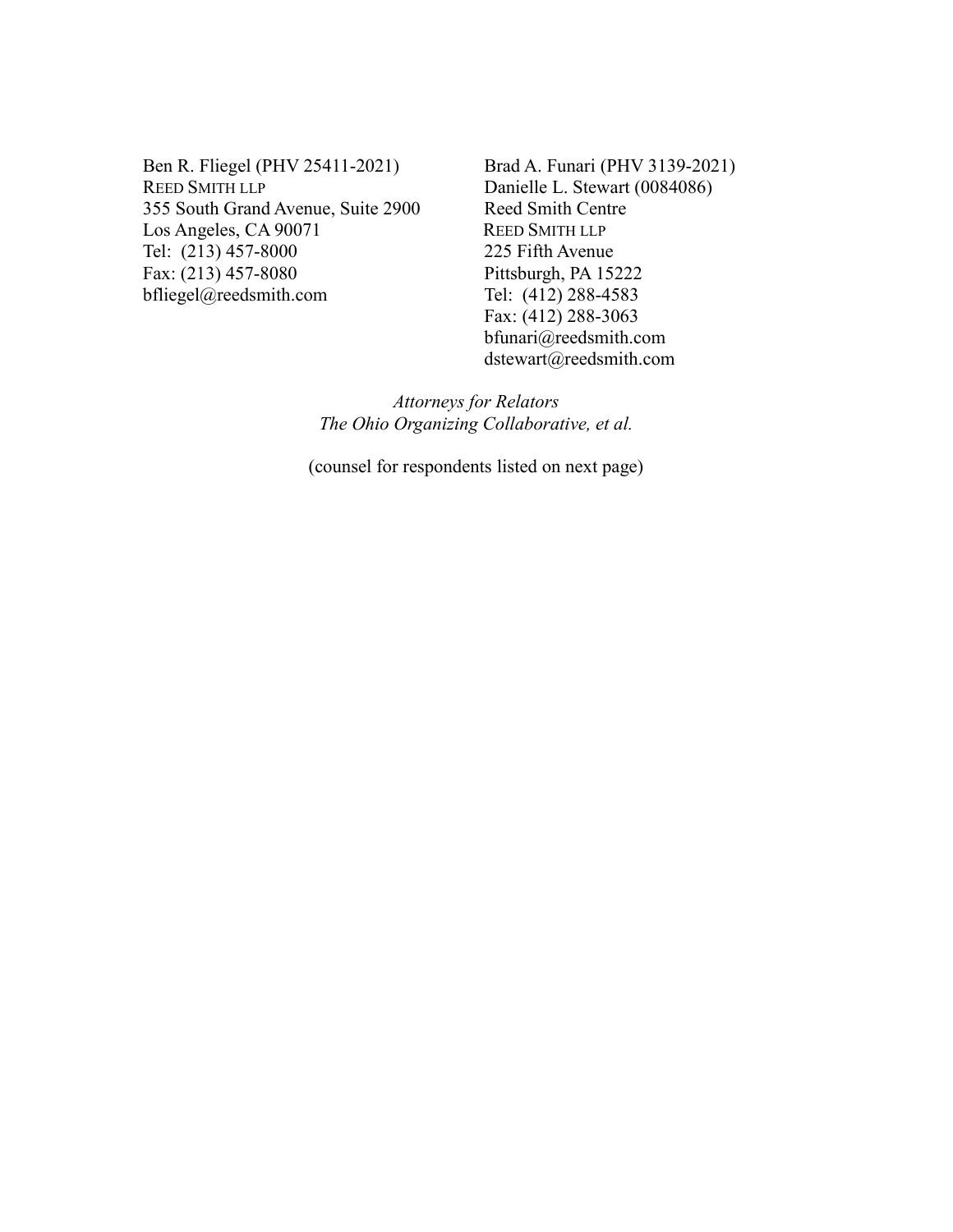#### **Counsel for Respondents**

W. Stuart Dornette (0002955) Beth A. Bryan (0082076) Philip D. Williamson (0097174) TAFT STETTINIUS & HOLLISTER LLP 425 Walnut St., Suite 1800 Cincinnati, Ohio 45202-3957 Tel: (513) 381-2838 dornette@taftlaw.com bryan@taftlaw.com pwilliamson@taftlaw.com

Phillip J. Strach (PHV 25444-2021) Thomas A. Farr (PHV 25461-2021) John E. Branch, III (PHV 25460-2021) Alyssa M. Riggins (PHV 25441-2021) NELSON MULLINS RILEY & SCARBOROUGH LLP 4140 Parklake Ave., Suite 200 Raleigh, North Carolina 27612 phil.strach@nelsonmullins.com tom.farr@nelsonmullins.com john.branch@nelsonmullins.com alyssa.riggins@nelsonmullins.com Tel: (919) 329-3812

*Counsel for Respondents Senate President Matt Huffman and House Speaker Robert Cupp*

Erik J. Clark (0078732) Ashley Merino (0096853) ORGAN LAW LLP 1330 Dublin Road Columbus, Ohio 43215 T: (614) 481-0900 F: (614) 481-0904 ejclark@organlegal.com amerino@organlegal.com

*Counsel for Respondent Ohio Redistricting Commission*

DAVE YOST OHIO ATTORNEY GENERAL Michael J. Hendershot (0081842) *Chief Deputy Solicitor* Michael A. Walton (0092201) Bridget C. Coontz (0072919)  *Counsel of Record* Julie M. Pfeiffer (0069762)  *Assistant Attorneys General* 30 E. Broad Street Columbus, OH 43215 Tel: (614) 466-2872 Fax: (614) 728-7592 michael.hendershot@ohioago.gov michael.walton@ohioago.gov bridget.coontz@ohioago.gov julie.pfeiffer@ohioago.gov

*Counsel for Respondents Governor Mike DeWine, Secretary of State Frank LaRose, and Auditor Keith Faber*

John Gilligan (0024542) Diane Menashe (0070305) ICE MILLER LLP 250 West Street, Suite 700 Columbus, Ohio 43215 John.Gilligan@icemiller.com Diane.Menashe@icemiller.com

*Counsel for Respondents Senator Vernon Sykes and House Minority Leader Emilia Sykes*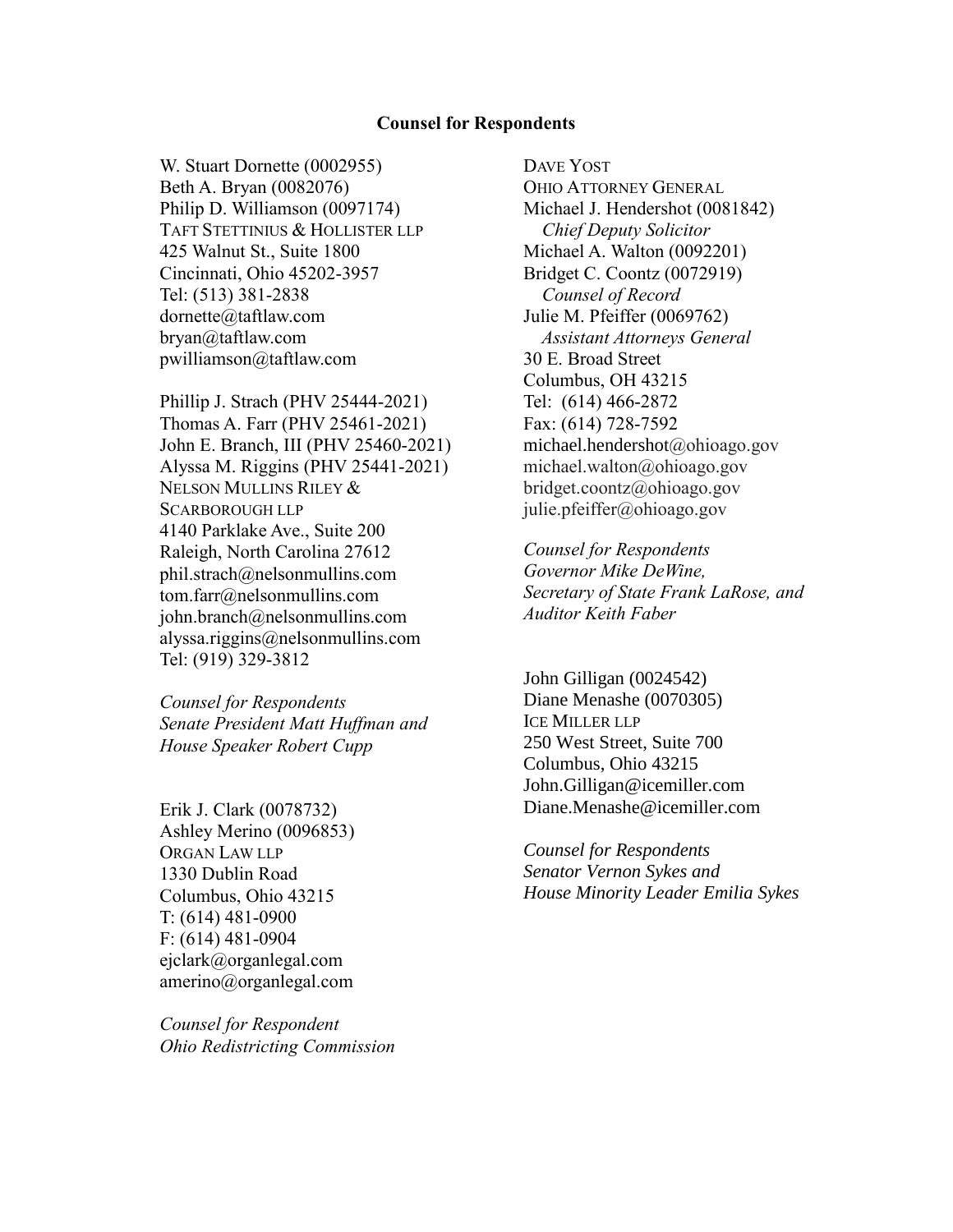# **MOTION FOR ORAL ARGUMENT**

### **OF RELATORS THE OHIO ORGANIZING COLLABORATIVE, ET AL.**

Pursuant to S.Ct.Prac.R. 14.03(C)(2) and 17.02(A), relators The Ohio Organizing Collaborative, *et al.* hereby move for an order setting this case for oral argument on the merits. As set forth more fully below, this case presents claims under the Ohio Constitution that are not presented in the other two apportionment cases filed contemporaneously with this one, case nos. 2021-1193 and 2021-1198. Those claims and this case involve a matter of great public importance, complex issues of law or fact, and substantial constitutional issues.

In support of this motion, relators attach a memorandum below, stating with particularity the grounds on which this motion is based.

Wherefore, relators respectfully request that this Court enter an order setting this case for oral argument on the merits.

October 29, 2021 Respectfully submitted,

By:/s/ Brian A. Sutherland Brian A. Sutherland (PHV 25406-2021) REED SMITH LLP 101 Second Street, Suite 1800 San Francisco, CA 94105 Tel: (415) 543-8700 Fax: (415) 391-8269 bsutherland@reedsmith.com

*Attorneys for Relators The Ohio Organizing Collaborative, et al.*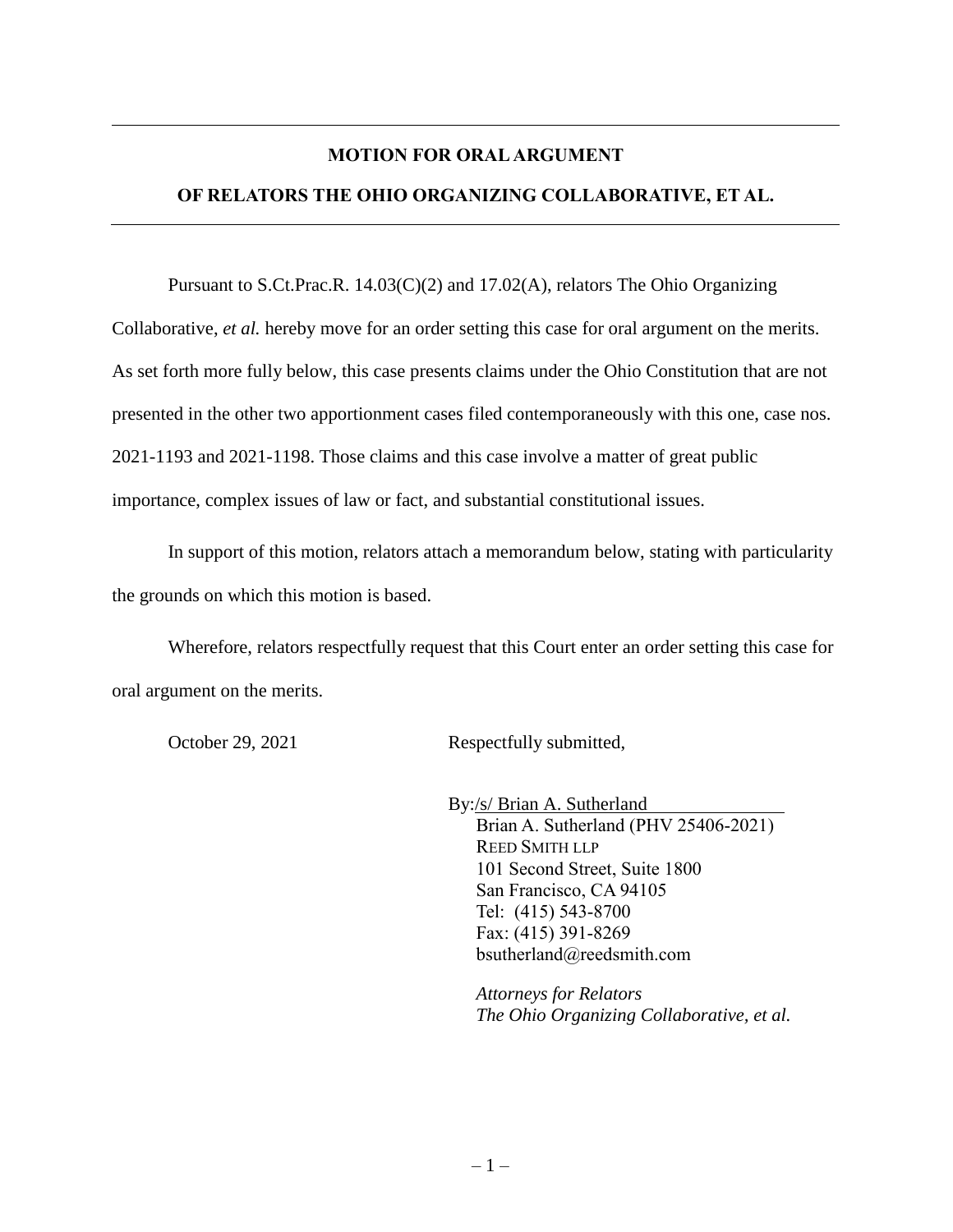#### **MEMORANDUM IN SUPPORT**

This is an apportionment case, filed pursuant to S.Ct.Prac.R. 14.03(A) and Article XI, Section 9, of the Ohio Constitution. This Court has discretion to order oral argument in apportionment cases. *See* S.Ct.Prac.R. 14.03(C) ("The Supreme Court may \*\*\* order oral argument before the court."); *see also* S.Ct.Prac.R. 17.02(A).

In determining whether to exercise its discretion to order oral argument, this Court typically considers whether the case involves:

- (1) a matter of great public importance,
- (2) complex issues of law or fact,
- (3) a substantial constitutional issue, or
- (4) a conflict among courts of appeals.

*State ex rel. Davis v. Pub. Emps. Retirement Bd.*, 111 Ohio St.3d 118, 2006-Ohio-5339, 855 N.E.2d 444, ¶ 15.

The Court should grant oral argument because, as explained below, this case involves a matter of great public importance and complex issues of law or fact and presents substantial constitutional issues.

#### **I. This Case Involves a Matter of Great Public Importance**

This case undisputedly presents a matter of great public importance because this Court will address, for the first time, amendments to the Ohio Constitution that voters passed by an overwhelming majority in 2015. Those amendments affect every voter and every candidate for state office in the State of Ohio and every association that advocates on behalf of policy positions in the General Assembly. This is because the 2015 amendments govern the adoption of a General Assembly district plan. A fair and constitutional district plan enables Ohioans to vote on equal terms and elect a General Assembly that reflects the values of the State as a whole; a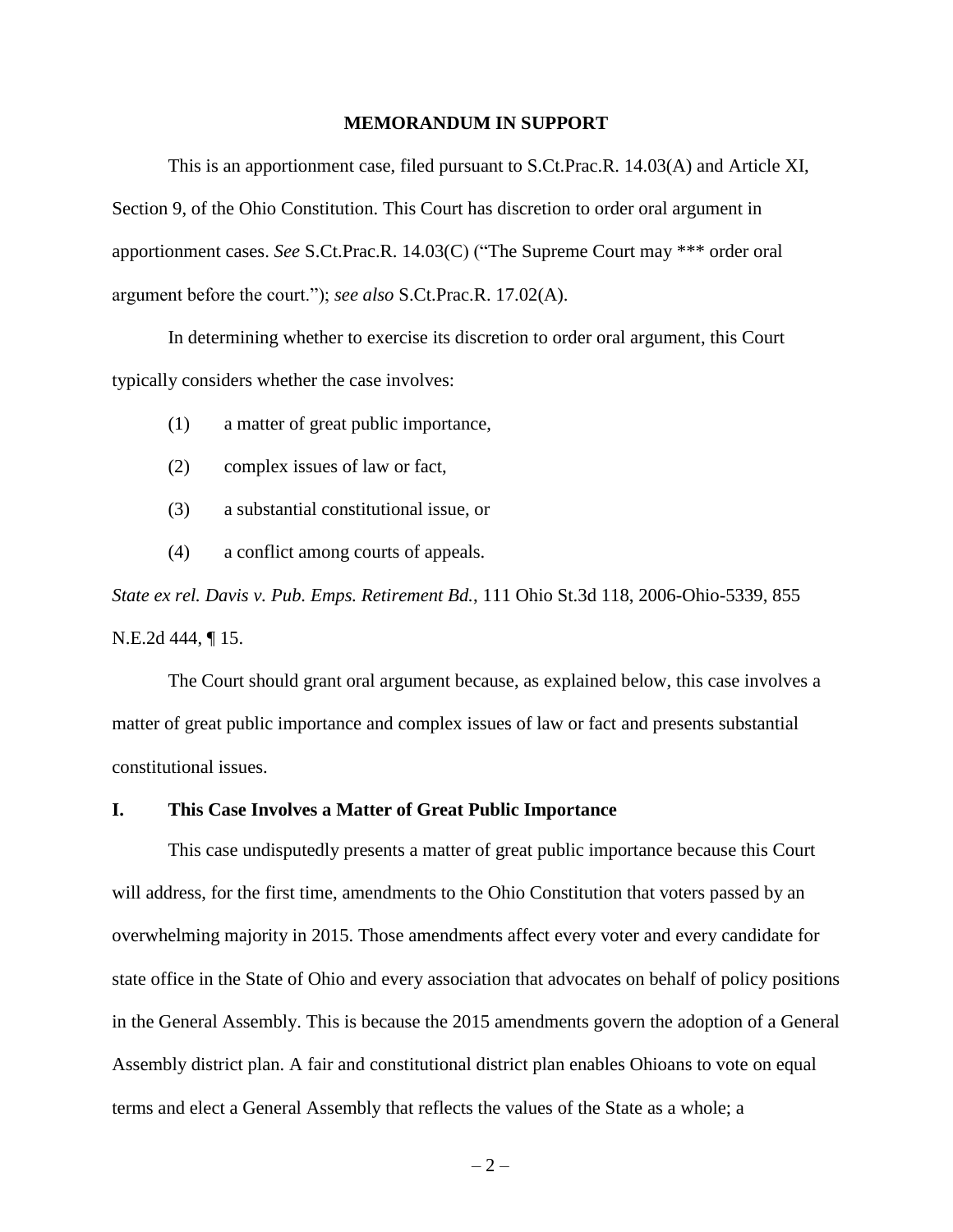gerrymandered plan enables a minority of voters to derive unequal and disproportionate protection and benefits from the government.

In 2012, this Court held oral argument in connection with the last challenge to a redistricting plan in this Court. *See Wilson v. Kasich*, 134 Ohio St.3d 221, 2012-Ohio-5367, 981 N.E.2d 814, ¶ 8. And it has scheduled oral argument for December 8, 2021, in another apportionment case filed this year, *League of Women Voters of Ohio v. Ohio Redistricting Commission*, No. 2021-1193. *See* 09/29/2021 Case Announcements #2, 2021-Ohio-3424. In its September 29, 2021 rulings, the Court did not schedule oral argument in the other apportionment cases, *i.e.*, this case and case no. 2021-1198.

Oral argument is warranted in *this* case, however, because The Ohio Organizing Collaborative relators assert constitutional claims that the other relator groups do not present. The League of Women Voters of Ohio relators (No. 2021-1193) assert two causes of action, both of them based on violation of Section 6, Article XI. The Bennett relators (No. 2021-1198) also assert two causes of action based on violation of Section 6, Article XI. Unlike these two relator groups, The Ohio Organizing Collaborative relators assert causes of action under Section 3(B)(2) of Article XI, which requires compliance with the Ohio Constitution, including its Bill of Rights. *See* Complaint ¶¶ 71-80, *Ohio Organizing Collaborative v. Ohio Redistricting Commission*, No. 2021-1210. These constitutional claims are separate and distinct from a "Section 6" claim (which relators here also assert, *see id.* ¶¶ 81-84). As set out in detail in our merits brief, submitted herewith, relators here contend that the adopted plan violates Article I, Sections 2, 3, and 11 of the Ohio Constitution, and that the 2015 amendments to Article XI create new judicial remedies for these violations. The other relator groups are not in a position to advocate these contentions before this Court at oral argument because they did not make them.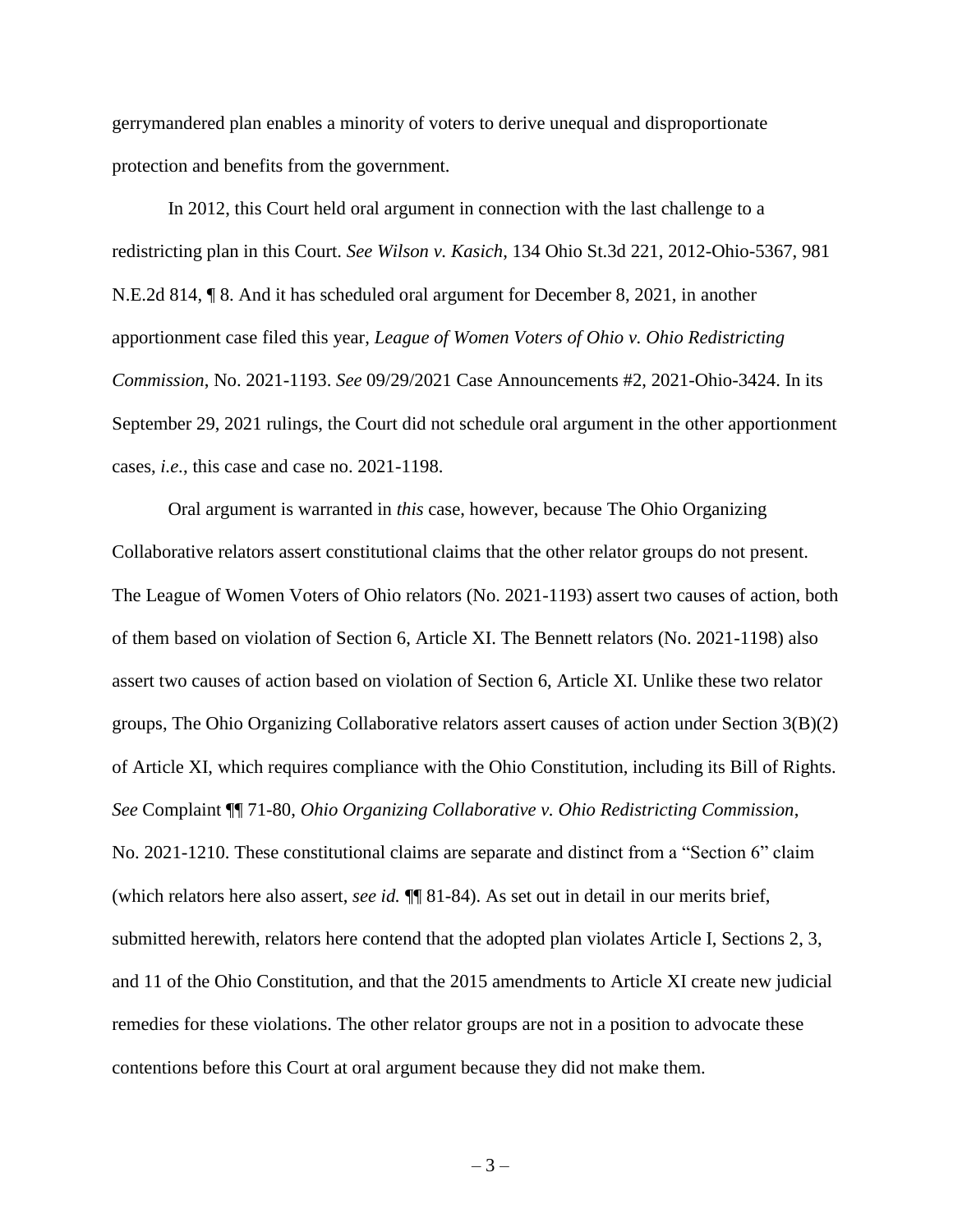Because The Ohio Organizing Collaborative asserts constitutional claims that the other relator groups do not assert, oral argument in *this* case need not and will not duplicate the arguments in *League of Women Voters of Ohio*. Rather, the parties to this case may focus on the legal issues that are particular to constitutional claims arising under Section 3(B)(2), Article XI, and the fundamental Bill of Rights that Article XI incorporates and enforces. And just as the question whether the adopted plan violates Section 6 of Article XI is a matter of great public importance, so is the question whether the adopted plan violates Section 3(B)(2) of Article XI and the Ohio Bill of Rights.

#### **II. This Case Involves Complex Issues of Law and Fact**

The law and science of "partisan gerrymandering" has been evolving over the last decade in state and federal courts. While condemning partisan gerrymandering, the United States Supreme Court ultimately concluded that challenges to a State's redistricting plan under the *federal* constitution are not justiciable. *See Rucho v. Common Cause*, \_\_ U.S. \_\_, 139 S.Ct. 2484, 2502, 204 L.Ed.2d 931 (2019). It has left that subject to the States. *See id.* at 2507-08. In the last decade, state courts have interpreted their *own* constitutions to determine whether a redistricting plan violates unique state protections and rights. *See Common Cause v. Lewis*, N.C.Super. No. 18 CVS 014001, 2019 WL 4569584 (Sep. 3, 2019); *League of Women Voters v. Commonwealth*, 645 Pa. 1, 178 A.3d 737 (2018); *League of Women Voters of Florida v. Detzner*, 172 So.3d 363 (2015). Applying *Ohio's* fundamental Bill of Rights under this Court's unique Article XI jurisdiction will require resolution of complex issues of law, as the federal experience and experience in other States demonstrates.

# **III. This Case Presents Substantial Constitutional Issues**

Relators here contend that partisan gerrymandering violates Ohioans' right to vote on equal terms, assemble, and associate with one another to advance political ideas and expression.

 $-4-$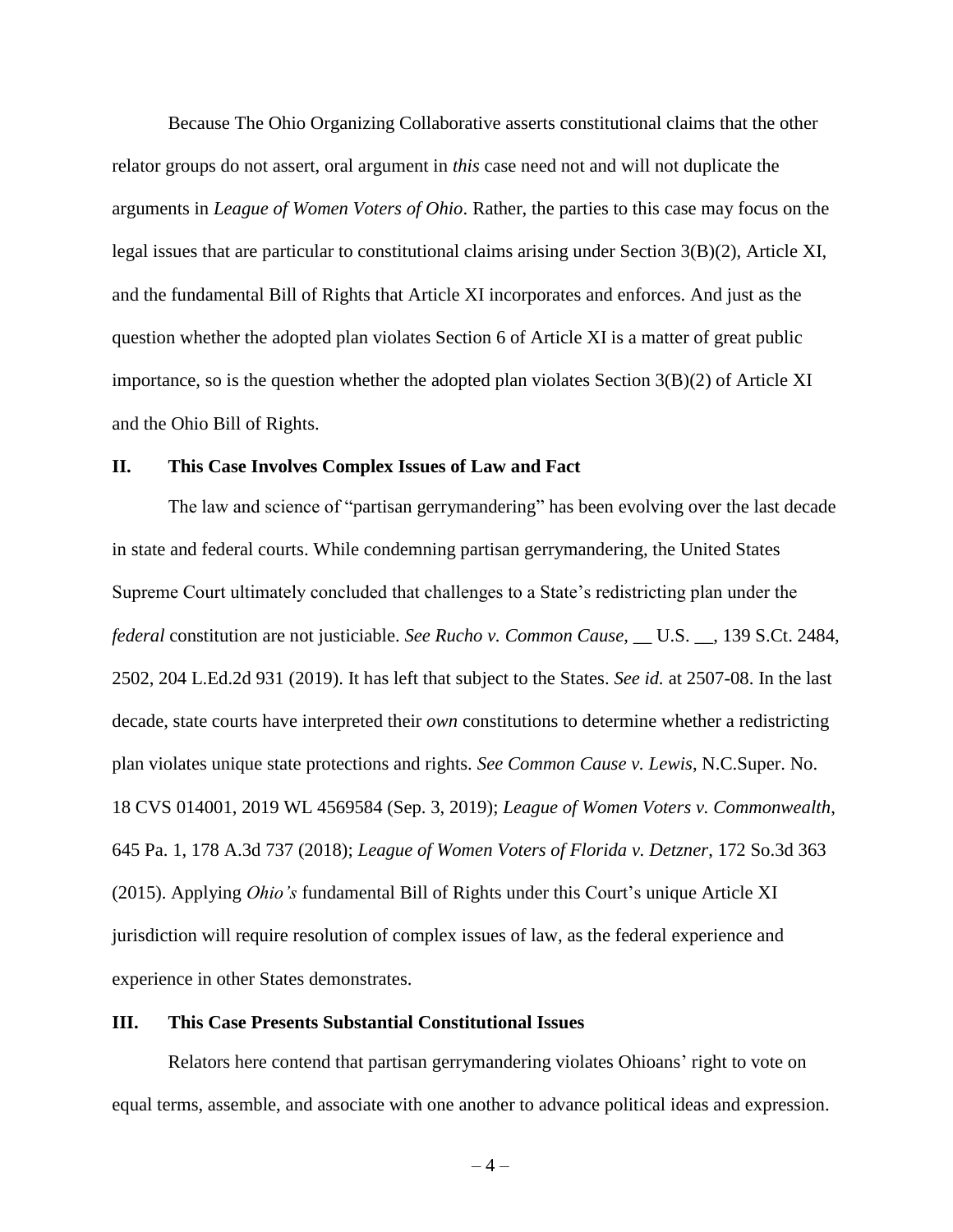Thus, this case presents the question whether the General Assembly district plan substantially burdens multiple fundamental constitutional rights for millions of voters. As noted, state courts recently have sustained similar challenges to redistricting plans under their own constitutions. And before the United States Supreme Court determined, in its 5-4 ruling in *Rucho*, *supra*, that it would leave judicial enforcement of partisan gerrymandering claims exclusively to the States, other federal courts had accepted comparable arguments in relation to other district plans. *See Common Cause v. Rucho*, 318 F.Supp.3d 777 (M.D.N.C. 2018); *Benisek v. Lamone*, 348 F.Supp.3d 493 (D.Md. 2018); *Whitford v. Gill*, 218 F.Supp.3d 837 (W.D.Wis. 2016). As in other States, claims under the *Ohio* Constitution face no such "justiciability" bar because of Article XI, and whether the adopted plan infringes upon the fundamental constitutional rights of millions of Ohio voters is unquestionably a substantial question. Accordingly, relators here respectfully request an oral argument at which the undersigned may address questions concerning The Ohio Organizing Collaborative's constitutional claims under Section 3(B)(2) of Article XI.

#### **CONCLUSION**

For the foregoing reasons, relators respectfully request that this Court set oral argument in this case for December 8, 2021, or on another date convenient to the Court.

October 29, 2021 Respectfully submitted,

By:/s/ Brian A. Sutherland Brian A. Sutherland (PHV 25406-2021) REED SMITH LLP 101 Second Street, Suite 1800 San Francisco, CA 94105 Tel: (415) 543-8700 Fax: (415) 391-8269 bsutherland@reedsmith.com

*Attorneys for Relators The Ohio Organizing Collaborative, et al.*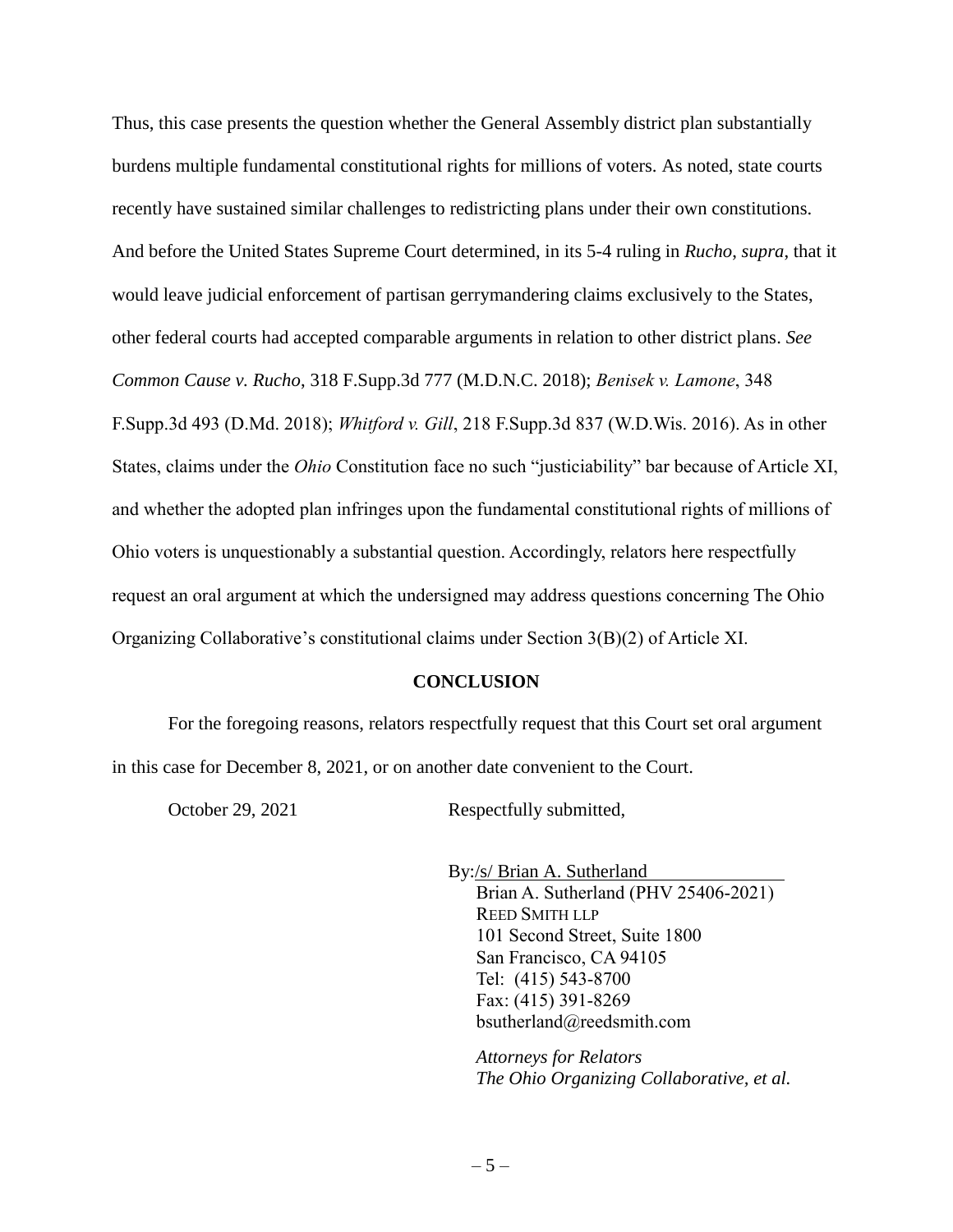### **CERTIFICATE OF SERVICE**

I, Danielle L. Stewart, hereby certify that on October 29, 2021, I caused a true and correct

copy of the foregoing Motion for Oral Argument to be served by email upon the counsel listed

below:

W. Stuart Dornette (0002955) Beth A. Bryan (0082076) Philip D. Williamson (0097174) TAFT STETTINIUS & HOLLISTER LLP 425 Walnut St., Suite 1800 Cincinnati, Ohio 45202-3957 Tel: (513) 381-2838 dornette@taftlaw.com bryan@taftlaw.com pwilliamson@taftlaw.com

Phillip J. Strach (PHV 25444-2021) Thomas A. Farr (PHV 25461-2021) John E. Branch, III (PHV 25460-2021) Alyssa M. Riggins (PHV 25441-2021) NELSON MULLINS RILEY & SCARBOROUGH **LLD** 4140 Parklake Ave., Suite 200 Raleigh, North Carolina 27612 phil.strach@nelsonmullins.com tom.farr@nelsonmullins.com john.branch@nelsonmullins.com alyssa.riggins@nelsonmullins.com Tel: (919) 329-3812

*Counsel for Respondents Senate President Matt Huffman and House Speaker Robert Cupp*

Erik J. Clark (0078732) Ashley Merino (0096853) ORGAN LAW LLP 1330 Dublin Road Columbus, Ohio 43215 T: (614) 481-0900 F: (614) 481-0904 ejclark@organlegal.com amerino@organlegal.com

*Counsel for Respondent Ohio Redistricting Commission*

DAVE YOST OHIO ATTORNEY GENERAL Michael J. Hendershot (0081842) *Chief Deputy Solicitor* Michael A. Walton (0092201) Bridget C. Coontz (0072919)  *Counsel of Record* Julie M. Pfeiffer (0069762)  *Assistant Attorneys General* 30 E. Broad Street Columbus, OH 43215 Tel: (614) 466-2872 Fax: (614) 728-7592 michael.hendershot@ohioago.gov michael.walton@ohioago.gov bridget.coontz@ohioago.gov julie.pfeiffer@ohioago.gov

*Counsel for Respondents Governor Mike DeWine, Secretary of State Frank LaRose, and Auditor Keith Faber*

John Gilligan (0024542) Diane Menashe (0070305) ICE MILLER LLP 250 West Street, Suite 700 Columbus, Ohio 43215 John.Gilligan@icemiller.com Diane.Menashe@icemiller.com

*Counsel for Respondents Senator Vernon Sykes and House Minority Leader Emilia Sykes*